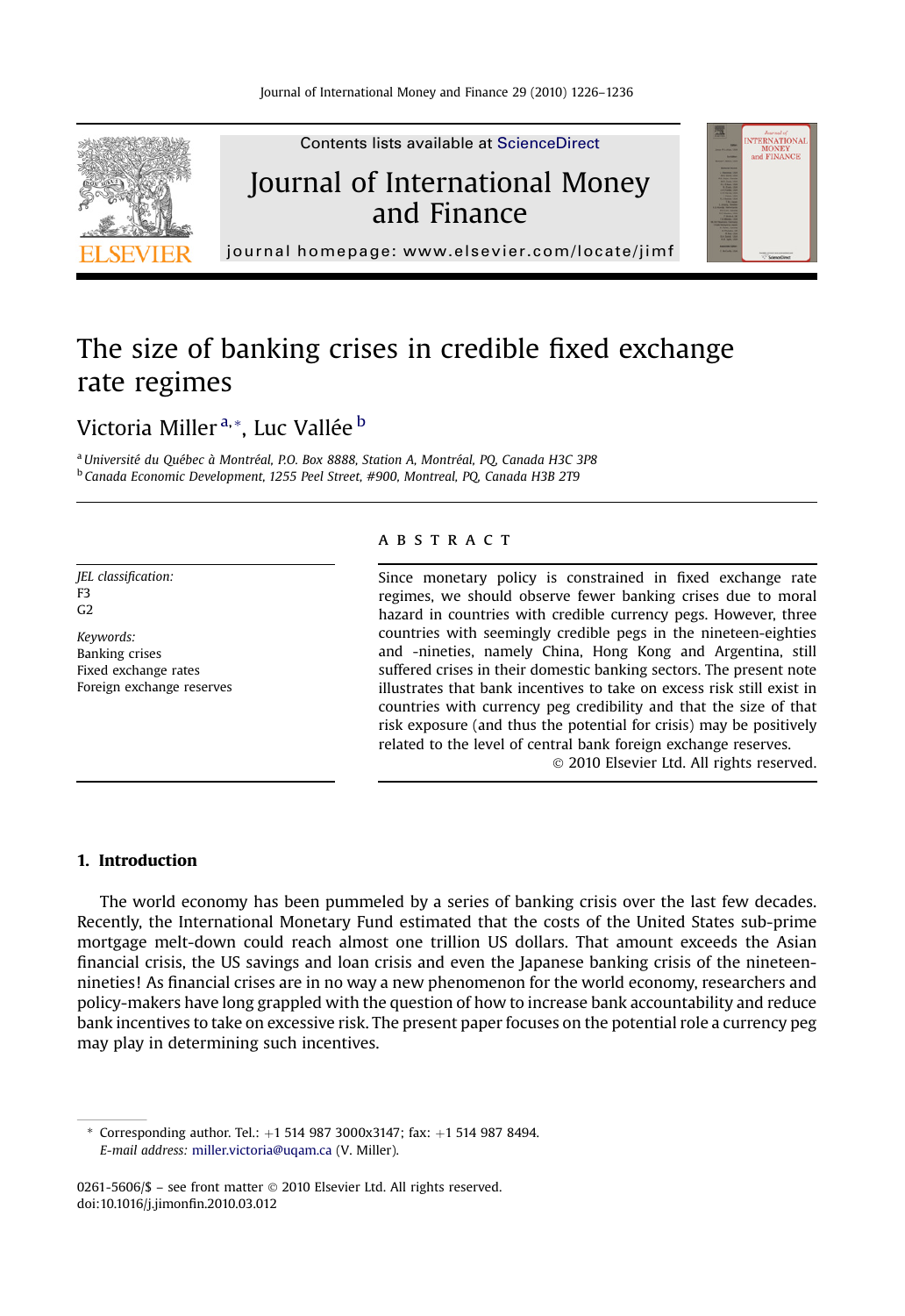The primary reason that banks take on excess risk is moral hazard: They expect a bailout should things turn sour. Such expectations increase expected profits from risky ventures and therefore bank incentives to adopt excess risk. However, if financial markets are immature or incomplete and money creation is the only way the government can finance a bailout, then a currency peg may be an effective tool to eliminate moral hazard: Since monetary policy is constrained when exchange rates are fixed, central banks may be able to eliminate expectations of money-financed bailouts by adopting credible currency pegs. [Domac and Martinez Peria \(2003\)](#page--1-0) demonstrate empirically that fewer banking crises occur in fixed exchange rate regimes; and, in a similar vain, [Miller \(2003\)](#page--1-0) shows that a negative shock to bank solvency generates bank runs in credible currency pegs as no bailout is expected.<sup>1</sup>

However, banking crises have still occurred even in countries with seemingly credible currency pegs. The nineteen-nineties' crises in China and Argentina and the nineteen-eighties crisis in Hong Kong are evidence of this.<sup>2</sup> The present paper illustrates that currency peg credibility is not an antidote for moral hazard and that the risk and potential size of a banking crisis in a credible fixed exchange rate regime may be an increasing function of the level of foreign exchange reserves in the central bank. Given China's massive accumulation of foreign exchange over the last few decades, $3$  this may explain why the costs of its nineteen-nineties banking crisis have been estimated to reach  $47\%$  of GDP!<sup>4</sup> Moreover, as the paper demonstrates that large volumes of foreign exchange provide incentives for heightened risk taking in countries with currency pegs, the paper lends support to policies aimed at limiting reserve growth and prescribes vigilance for investments in banks in emerging markets that are awash with foreign exchange.

The idea for the paper is the following: While it is true the central bank cannot use money creation to bailout banks when the exchange rate is pegged (i.e., inflation and a reduction in borrowing costs), it can still finance a bank bailout using excess foreign exchange reserves. Moreover, the size of the peg-sustainable bank bailout will depend on the level of foreign exchange reserves: The larger those reserves, the larger the bailout a central bank can finance without compromising its peg. As expected bank profits are greater when a bailout is expected than when none is anticipated and increasingly so with the level of risk, banks will choose the highest level of risk that will both elicit a crisis-contingent bailout and maximize their utility. Thus, assuming that the central bank will finance a bailout when there is no consequence in terms of exchange rate instability, the optimal risk profile chosen by banks will be an increasing function of central bank foreign exchange reserves over certain levels of foreign exchange. That is, even in infinitely credible fixed exchange rate regime, moral hazard still exists and the size of bank risk, and thus the potential crisis, will be positively related to the level of central bank foreign exchange reserves. The following paper models these arguments. Section 2 presents the basic model and Section [3](#page--1-0) treats the optimal risk decision of banks. A discussion and conclusion are included in Section [4](#page--1-0).

#### 2. Model

Banks' attitudes toward risk depend on whether they expect a bailout in the event of a crisis. They will favor risky loan exposures if a crisis-contingent bailout is expected and less risky portfolios if no bailout is foreseen. Those expectations depend on whether policy-makers can bail them out and whether they will bail them out if a crisis occurs. To assess this ability and willingness, we adopt the following simplified version of [Miller \(2006, 2008\).](#page--1-0) 5

 $1$  [McKinnon and Pill \(1999\)](#page--1-0) argue that a "good" fix (i.e., a peg that is sustainable) limits moral hazard and international borrowing.

 $<sup>2</sup>$  Many other Asian countries with fixed exchange rates also experienced banking crises in the nineteen-nineties: Malaysia,</sup> Indonesia, Thailand and Korea are four examples [\(Caprio and Klingebiel, 2003\)](#page--1-0). However, their consequent currency crises may indicate that their pegs were not really credible.

<sup>&</sup>lt;sup>3</sup> At the end of 2006, China's foreign exchange reserves stood at around 40% of GDP!

<sup>4</sup> [Caprio and Klingebiel](#page--1-0)'s (2003) estimate that the costs of that crisis would rise to 47% of GDP.

<sup>5</sup> [Miller \(2008\)](#page--1-0) studied which banking sectors are most susceptible to runs and [Miller \(2006\)](#page--1-0) investigated the plausibility of the Bank of China's response to its banking woes.